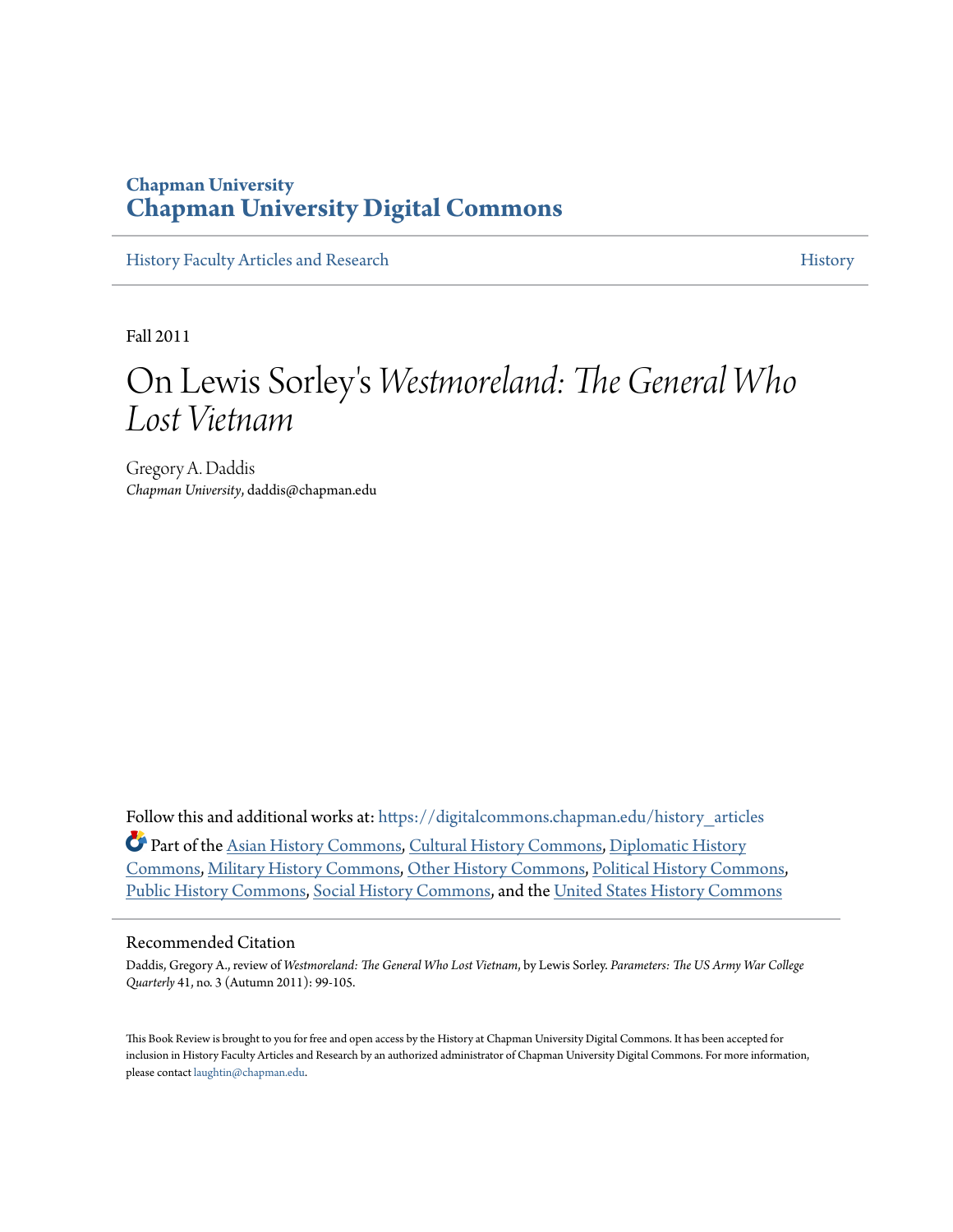## On Lewis Sorley's *Westmoreland: The General Who Lost Vietnam*

#### **Comments**

This review was originally published in *[Parameters: The US Army War College Quarterly](https://ssi.armywarcollege.edu/pubs/parameters/)*, volume 41, issue 3, in 2011.

**Copyright** The author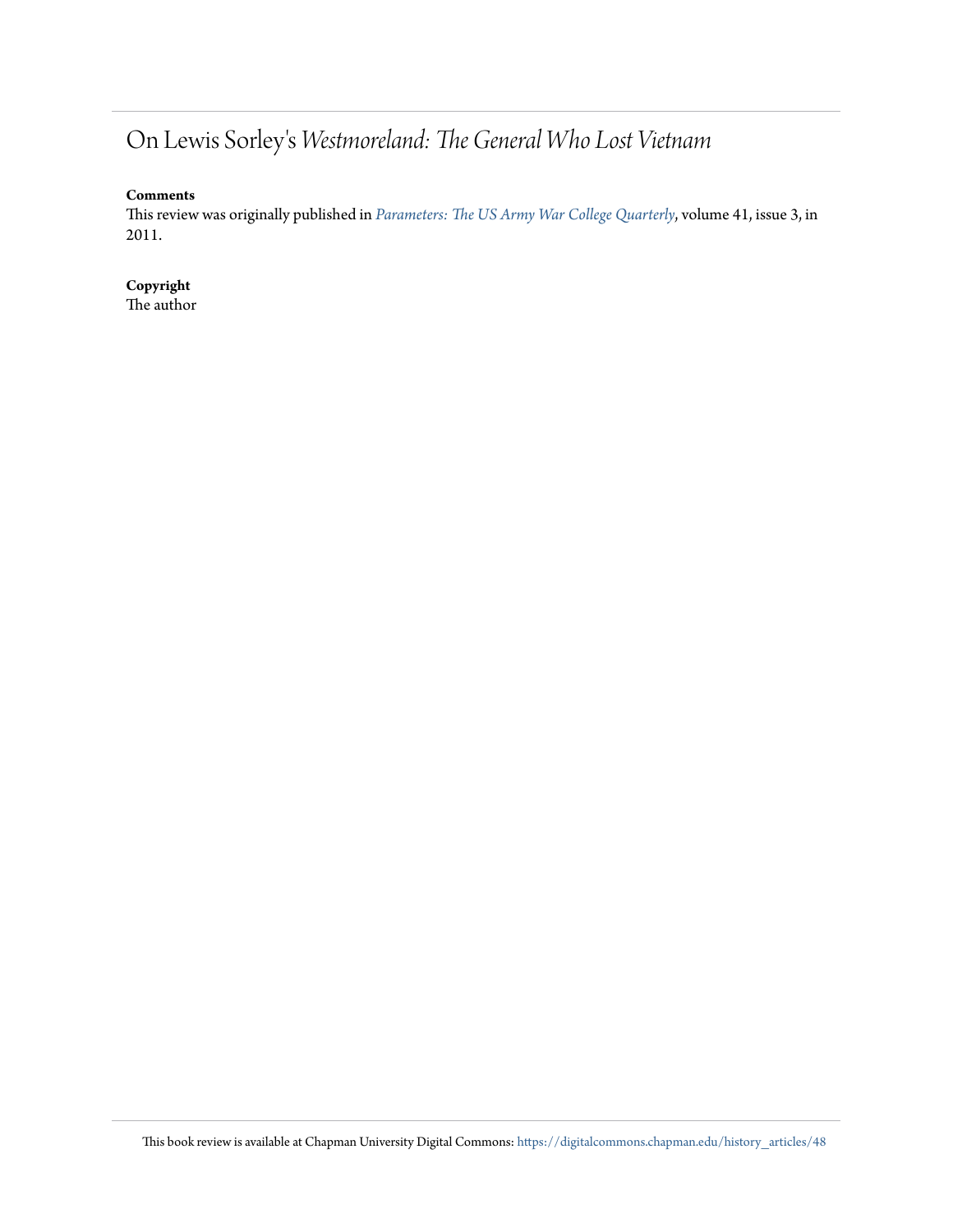# *Review Essay*

## On Lewis Sorley's *Westmoreland: The General Who Lost Vietnam*

GREGORY A. DADDIS



Mifflin Harcourt, 2011 416 pages

<span id="page-2-0"></span>\$30.00

Studying the individual commander's role in war has been a staple of military history since Homer's epic the *Iliad*. Biographies of Julius Caesar, Frederick the Great, and Napoleon have long enticed audiences with explorations of how great captains won or lost battles, and thus wars, in near single-handed fashion. Good biographies, of course, must be written with balance in mind. Events, and the environments in which they unfold, shape individuals, influence decisions, and often circumscribe actions. Context matters. Of writing biographies, John Lewis Gaddis observes that "it's a little like riding a unicycle: you need to be aware all the time of a wider horizon, even as you concentrate on the single problematic point at which the rubber meets the road.["1](#page-6-0) Gaddis's point is significant for it helps explain the ultimate disappointment with

<span id="page-2-2"></span><span id="page-2-1"></span>Lewis Sorley's new biography on William C. Westmoreland. In losing sight of the wider horizon, Dr. Sorley has reduced the history of the Vietnam War into a competition over the merits of two individual commanders, one of whom, in his view, won the war, the other who lost it.[2](#page-6-1)

Certainly, the purpose of this new biography is well-founded as Sorley argues that until we understand Westmoreland, "we will never understand fully what happened to us in Vietnam, or why."<sup>3</sup> Philosophically, this work is an effort to keep the individual at the center of the Vietnam War, especially during the crucial years of American military escalation from 1964 to 1968. Sorley tells a tragic tale in which one man, fueled by ambition and promoted above his abilities, lost the war in Vietnam and then spent his remaining days absorbed in sad attempts to defend his record while leading the US Military Assistance Command, Vietnam (MACV). **EXECUTE AND THE COURT ACT ACTES MILITARY**<br> **SESSION: Houghton** C<br> **EXECUTE AND ACADEMY**<br> **EXECUTE AND**<br> **EXECUTE AND**<br> **EXECUTE ACT ACT ACTES**<br> **S30.00 EXECUTE AND**<br> **END ACT ACT ACT ACT ACT AND ACTED AND ACTED AND ACTE** 

While there is much to debate philosophically over the contention that individuals win or lose modern wars, methodological problems eventually derail Sorley from offering a fuller understanding of the Vietnam War. In focusing narrowly on Westmoreland, Sorley omits crucial elements of the conflict's history, especially those at cross-purposes with his thesis that Westmoreland's inability to understand the war had "gravely damaged" American efforts in Southeast Asia.[4](#page-6-3) Rather than evaluate the relationships between the political, strategic, and

<span id="page-2-3"></span>*Colonel Gregory A. Daddis, Academy Professor, Department of History, United*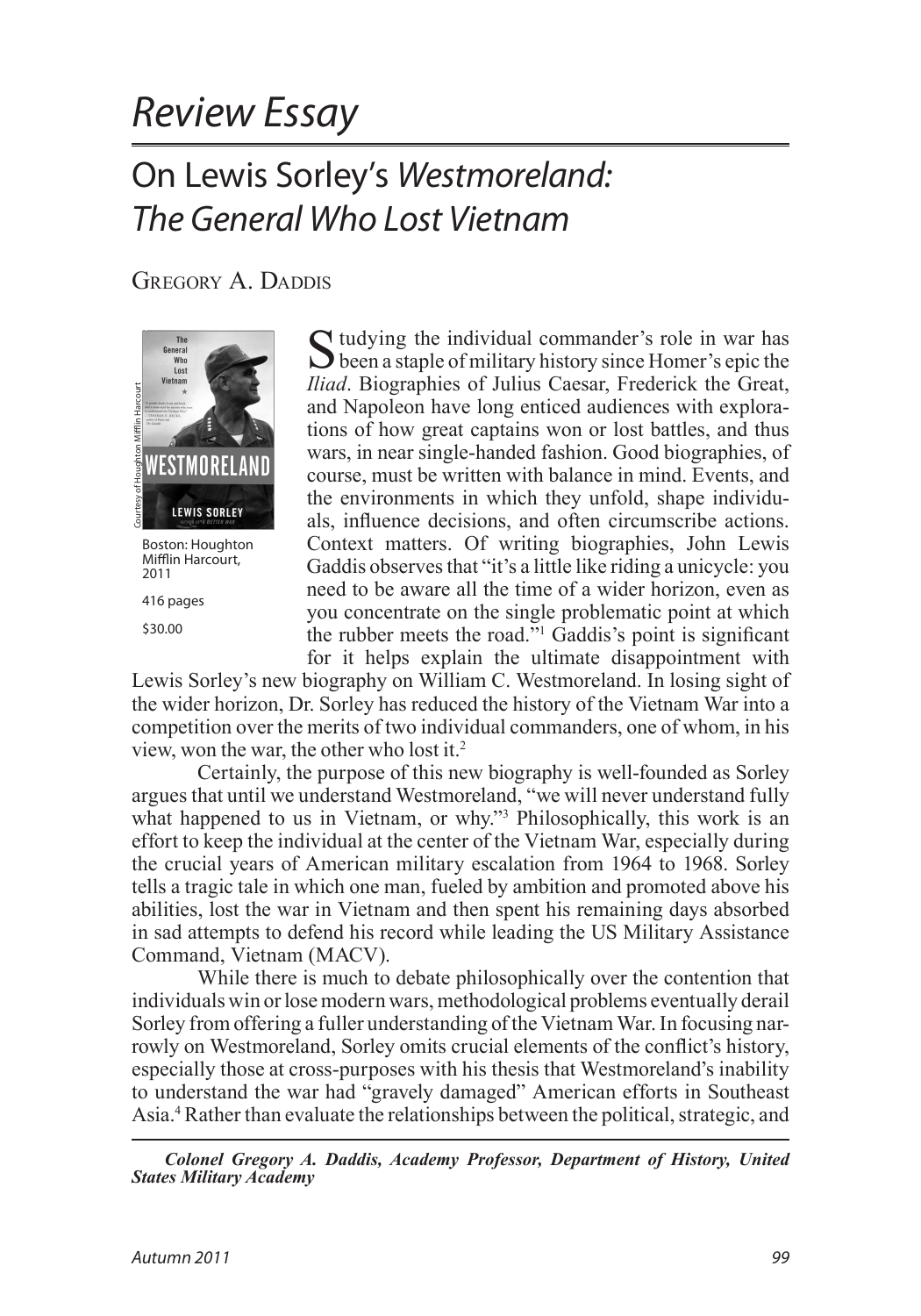<span id="page-3-0"></span>tactical levels—which Colin S. Gray notes are "not so neatly hierarchical"— Sorley instead concentrates on Westmoreland as a failed military commander.<sup>[5](#page-7-0)</sup> At times, this is useful, for the MACV chief played a significant role in the introduction of American ground forces to Vietnam, and, more importantly, in how they were employed against both regular formations of the North Vietnamese Army (NVA) and irregular forces of the southern National Liberation Front (NLF). Westmoreland's role in shaping an ultimately unsuccessful strategy in Vietnam is worth exploring.

It is thus tempting to view Westmoreland as a tragic figure and early on Sorley establishes his antihero as a paragon of military excellence. The former West Point first captain excelled as a battalion commander in World War II—his field artillerymen nicknamed him "Superman." He later gained wide respect commanding a parachute infantry regiment, while subsequent commendable service in the Pentagon and as commander of the 101st Airborne Division marked Westmoreland as a rising star who found patronage from senior officers like Maxwell Taylor. Assignments as a student at Harvard Business School and as Superintendent of the US Military Academy served to enhance the development of a leader whose "concern for the well-being of his soldiers was genuine and almost without limit.["6](#page-7-1) Marriage to Katherine "Kitsy" Van Deusen equally helped "humanize" a formal, if not humorless, general. Westmoreland's professional maturation, therefore, suggested an officer well-suited for higher levels of responsibility.

<span id="page-3-2"></span><span id="page-3-1"></span>In reality, Sorley employs the chronicling of Westmoreland's rise to MACV command as an artifice for bolstering his allegation of a man promoted beyond his means. For instance, a former aide-de-camp, interviewed in 2006, judged division command to be Westmoreland's best role. (Similar condemnations come mainly from interviews Sorley conducted in the late 1990s and early 2000s, raising questions about the veracity of selective oral histories and how soldiers remember war.)<sup>[7](#page-7-2)</sup> For the remainder of the work, Sorley presents his subject as fueled by ambition, ignorant of revolutionary warfare—as well as his personal limitations—and presiding over a strategy which doomed the United States to failure. Little room is made for countervailing views, such as those from General Bruce Palmer Jr. who recalled Westmoreland as "thoughtful, sensitive, and very shrewd."[8](#page-7-3) In a bit of irony, Sorley notes that en route to Vietnam in mid-1964, the presumptive MACV commander received "plenty of advice," with one retired officer warning him not to be made "a scapegoat for a situation for which there may be no solution."<sup>9</sup> In this narrative, a scapegoat is exactly what Westmoreland becomes.

<span id="page-3-4"></span><span id="page-3-3"></span>Central to caricaturing Westmoreland as a man promoted above his ability is Sorley's tendentious rendering of American strategy in Vietnam: given wide latitude in determining how to run the war, Westmoreland independently developed a campaign plan centered on killing the enemy at the expense of all other missions. Such an account, however, fails to acknowledge not only the compartmentalized nature of the war in which the ground campaign was but one part of a larger whole, but also the concurrence of Westmoreland's superiors.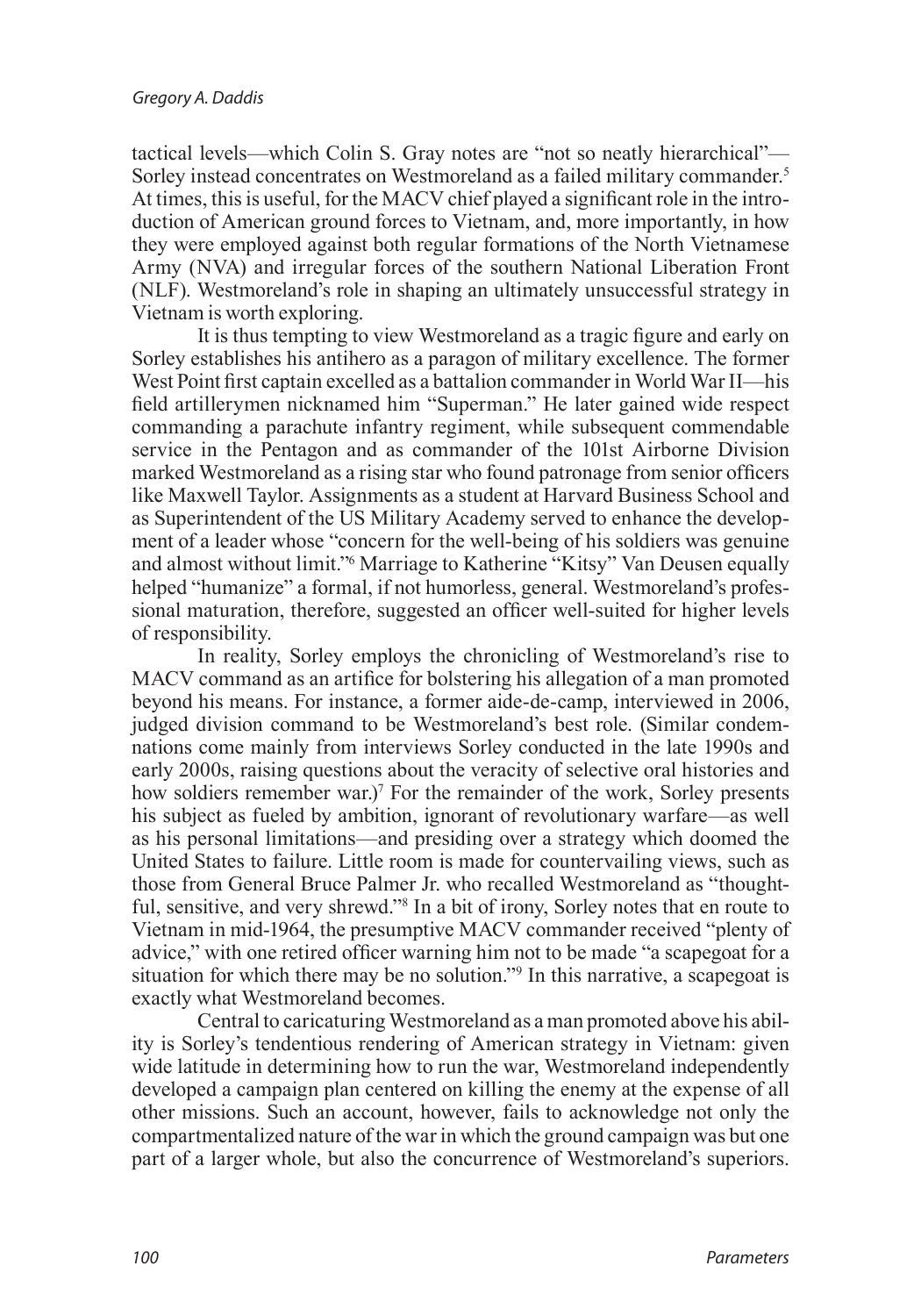<span id="page-4-2"></span><span id="page-4-1"></span><span id="page-4-0"></span>Admiral U.S. Grant Sharp, Commander in Chief Pacific, considered MACV strategy to be "both well conceived and entirely appropriate to the ground-battle conditions under which [Westmoreland] was compelled to fight."[10](#page-7-5) National security advisor McGeorge Bundy equally wrote to President Lyndon B. Johnson in early 1965 that the MACV commander and his subordinates, though thinking first of military programs, had been "imaginative and understanding about the importance of other aspects.["11](#page-7-6) Rather than exploring the complexities of creating and implementing a strategy for a complex war, Sorley instead relies on the well-worn tropes of "attrition" and "search-and-destroy." Recent scholarship suggests more work is to be done here, as evidenced by Eric Bergerud's contention that such labels are unsatisfactory[.12](#page-7-7) In reality, Sorley leaves much out of these important chapters on Westmoreland's role in Vietnam. He evades how enemy activities influenced the development of US strategy and fails to detail the nonmilitary aspects of Westmoreland's three-phase concept of operations. A more careful review of archival material evokes an officer who understood the political-military interrelationships of the war in Vietnam. "Probably the fundamental issue is the question of the coordination of mission activities in Saigon," the MACV commander opined in early 1966. "It is abundantly clear that all political, military, economic, and security (police) programs must be completely integrated in order to attain any kind of success in a country which has been greatly weakened by prolonged conflict and is under increasing pressure by large military and subversive forces.["13](#page-7-8) Far from being an officer ignorant of unconventional warfare, Westmoreland considered the issues of land reform, improving the South Vietnamese armed forces, limiting civilian casualties, and facilitating country-wide population security essential objectives[.14](#page-7-9)

<span id="page-4-5"></span><span id="page-4-4"></span><span id="page-4-3"></span>Sorley further dismisses the fact that policymakers and military commanders negotiated strategy in Vietnam throughout the war. Determined to paint Westmoreland as a military dullard, Sorley makes little mention of American pacification efforts from 1964-1968. In what only can be described as willful omission, the author ignores completely the Civil Operations and Revolutionary Development Support (CORDS) program. CORDS represented the single most important managerial innovation during the war and Westmoreland's support played a decisive role in the organization's inception and survival[.15](#page-7-10) MACV's chief placed command emphasis on revolutionary development and civic action programs and noted in his strategic guidance for 1967 that the pacification effort should "properly dovetail the military and civil programs."<sup>16</sup> Sorley, however, turns a blind eye to this and, worse, to his own experiences. In November 1967, then Major Sorley published an article in *Military Review* on revolutionary development and community-level programs which, while "Vietnamese in concept and execution," were being "supported and encouraged by the United States.["17](#page-7-12) Such awkward truths, however, receive no attention in Sorley's biography.

<span id="page-4-7"></span><span id="page-4-6"></span>Instead, in this account, Westmoreland missed an opportunity to reconsider his misguided strategy by shelving the 1966 report titled, "A Program for the Pacification and Long-Term Development of South Vietnam" (PROVN). Sorley, though, does not tackle Andrew Birtle's counterargument that there "was much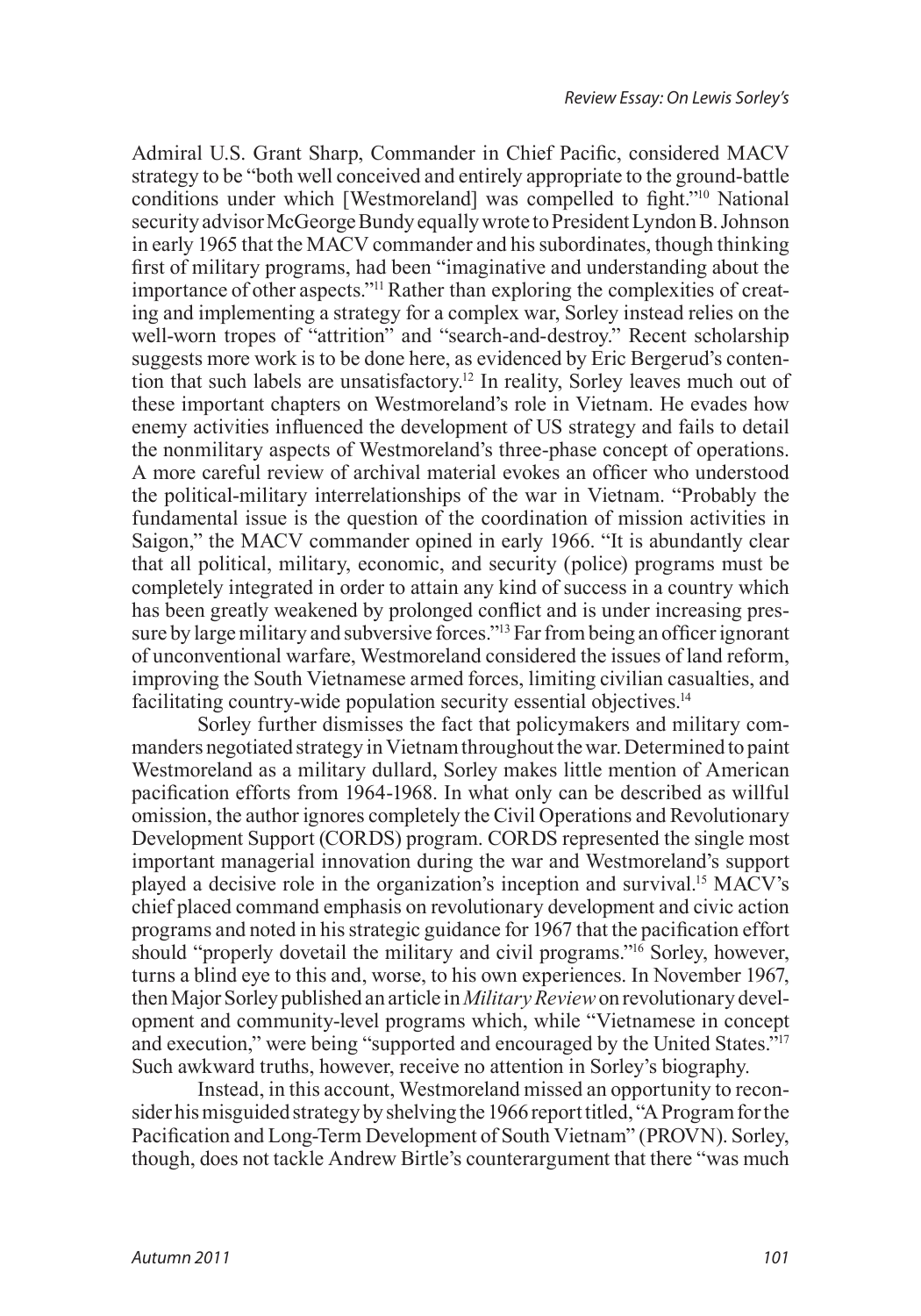<span id="page-5-0"></span>less disagreement between Westmoreland and the study's authors than many commentators have implied.["18](#page-7-13) Alternatively, the focus remains on body counts, inflating progress reports, and deceptively miscalculating enemy numbers. This "order of battle" controversy would lead Westmoreland to a defamation lawsuit against CBS News in the early 1980s and continues to offer worthwhile insight into the difficulties of assessing the differences between enemy main force units, self-defense forces, and part-time guerrillas. Sorley, however, prefers to use the controversy for exposing Westmoreland's character flaws. A general, under pressure to report progress, lied about enemy strength to make the war effort look better. If this charge was fully true, there would have been a conspiracy of great magnitude involving West Point classmates Creighton Abrams and Bruce Palmer. If the MACV commander was lying about the enemy's order of battle, why did not one of his peers publicly expose the deceit?<sup>19</sup>

<span id="page-5-2"></span><span id="page-5-1"></span>The reader is left with an equally disingenuous accounting of Westmoreland's relationship with the South Vietnamese army (ARVN). Sorley employs a chapter on M16 rifles to "definitively" illustrate "Westmoreland's neglect of the South Vietnamese armed forces." He argues that MACV's indifference towards ARVN's improvement and modernization resulted in "wasted years" when the "South Vietnamese could have been developing in terms of leadership, combat operations experience, and skill in the use of modern weaponry.["20](#page-7-15) As with so much in this biography, obscuration of contradictory evidence lies at the heart of such a contention. For example, Sorley neglects the work of Robert K. Brigham who argues persuasively that many ARVN soldiers "were ambivalent about service in the army because of the lack of proper ideological training and the recognition that the RVN was not a legitimate political entity with a cultural or historical precedent in Vietnam, two requirements for a viable future."[21](#page-7-16) Sorley also conveniently avoids the 1967 creation of mobile advisory teams, a concept which, according to the official army historian on ARVN training, was "hailed as the turning point in improving the effectiveness of the territorial forces."[22](#page-7-17) Similar to the order of battle controversy, MACV's conception and implementation of ARVN training and modernization programs remains relevant for contemporary officers. Such officers, though, should be wary of Sorley's partial accounting.

<span id="page-5-5"></span><span id="page-5-4"></span><span id="page-5-3"></span>The ARVN, in fact, all but disappears from the biography during the climactic 1968 Tet offensive. So do all Vietnamese. Sorley takes no notice of the enemy's strategy on the eve of Tet—or in the rest of the work, leaving Westmoreland fighting a vague apparition which only rarely forms into discernible view.[23](#page-7-18) ARVN generals are employed simply to demonstrate that Tet had surprised Westmoreland. Left unmentioned is how the strain of American escalation shaped Hanoi's strategic conceptions in mid-1967 and helped instigate the early 1968 offensive. So, too, is the political and military aftermath, the role of ARVN, and how Creighton Abrams profited from NLF reversals during Tet. Journalist Peter Braestrup offered a more balanced treatment as early as 1969. "When he left Saigon last June, Westmoreland bequeathed to Abrams an apparently weakened foe, a vast logistics network to give U.S. forces mobility and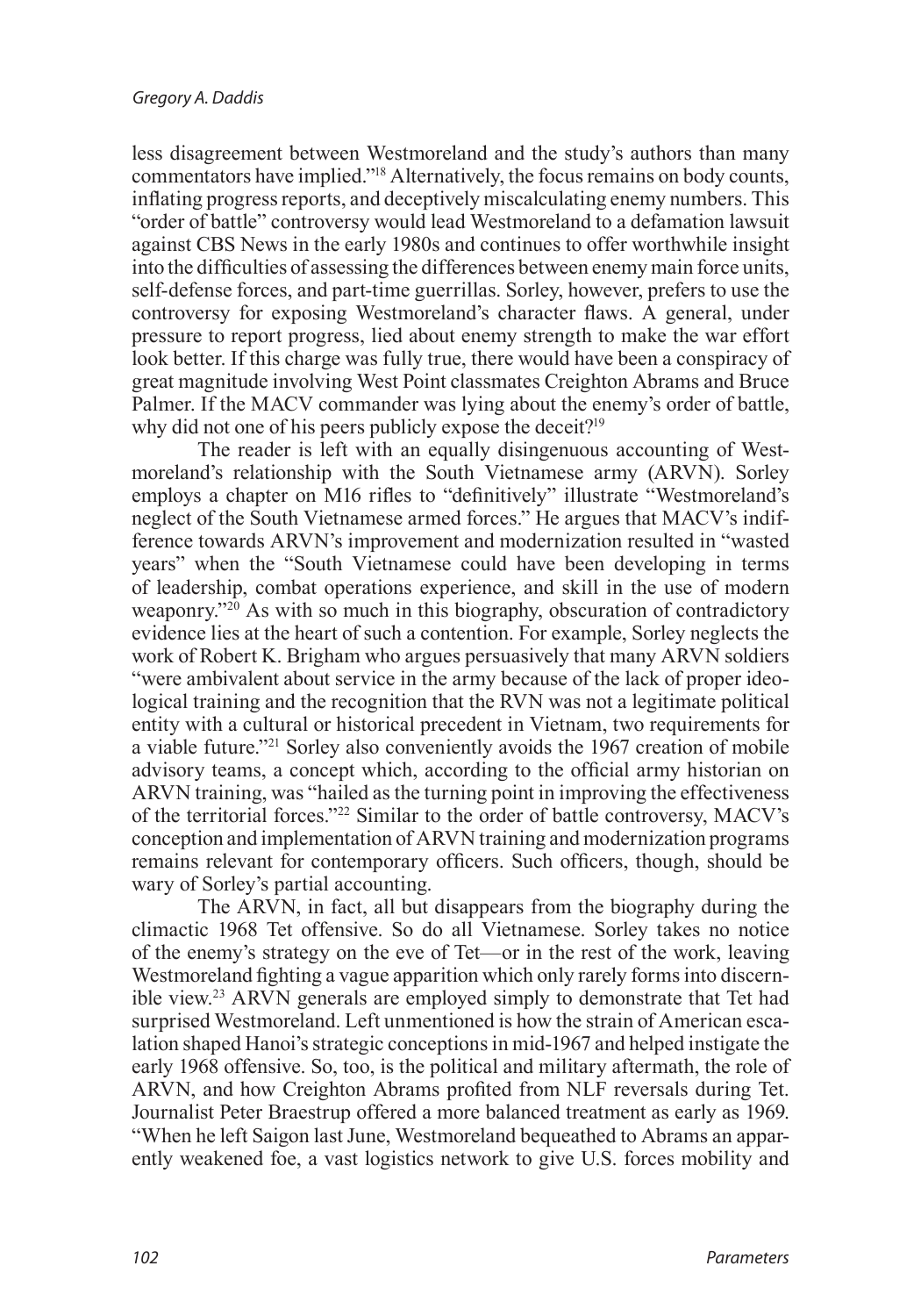<span id="page-6-4"></span>firepower, and a growing South Vietnamese Army which, to the private surprise of its own leaders, had held up rather well at Tet."[24A](#page-7-19)ccording to Sorley, when Westmoreland did leave Vietnam in 1968, he did so as a man preoccupied with salvaging his own reputation. Instead of focusing on the myriad duties of the army's chief of staff, Westmoreland crossed the country justifying his actions to a war-weary public. In this telling, Richard Nixon, seeing the failed commander as a political liability, never once solicited the general's views as the war in Vietnam wound down. Recently declassified documents suggest otherwise. National security advisor Henry Kissinger actually sought Westmoreland's counsel on the 1971 Laotian incursion and in early April personally called to apologize for not following it[.25](#page-8-0) Certainly, Westmoreland was not a key player in developing strategy during the war's final years. Yet to dismiss his post-Vietnam life as nothing more than "miserable" seems an unfair oversimplification.<sup>[26](#page-8-1)</sup>

<span id="page-6-7"></span><span id="page-6-6"></span><span id="page-6-5"></span>In the end, Sorley's biography stands as an incomplete view of Westmoreland and thus of the Vietnam War. Westmoreland certainly was a flawed man, but his biographer's refusal to confront countervailing arguments suggests an underlying agenda aimed at condemning one general in order to lionize another.[27](#page-8-2) By painting William Westmoreland as duplicitous, conniving, and self-promotional at all costs, Sorley can strengthen his own past work arguing that Creighton Abrams had fought a better war. In the process, however, this partisan work languishes in overly reductive analysis.

<span id="page-6-8"></span>There is, of course, much to learn about how a senior American officer dealt with the war in Vietnam during the mid-1960s, but Sorley's preoccupation with bolstering Abrams at Westmoreland's expense is both misleading and mean-spirited. Individuals do matter but so too does context. No single individual, not even Ho Chi Minh, should be saddled with the sole blame for either the causes or outcome of such a complex war as Vietnam. As John Lewis Gaddis warned in *The Landscape of History*, it is somewhat "irresponsible to seek to isolate . . . single causes for complex events."[28](#page-8-3) Philosophically, readers of this work should consider how much impact individual generals can have in determining the outcome of modern wars. Methodologically, those same readers should contemplate how history can change depending on what gets left out of the story. If Creighton Abrams deserved a better war, certainly William Westmoreland deserves a more complete biography.

#### **NOTES**

<span id="page-6-0"></span>1. John Lewis Gaddis, *[The Landscape of History: How Historians Map the Past](#page-2-0)* (New York: [Oxford University Press, 2002\), 116.](#page-2-0)

<span id="page-6-1"></span>2. Lewis Sorley, *[A Better War: The Unexamined Victories and Final Tragedy of America's](#page-2-1) Last Years in Vietnam* [\(New York: Harcourt Brace & Company, 1999\), 217. Sorley argued the war](#page-2-1)  [was won, thanks to changes made by Creighton Abrams, in late 1970. This argument presents a logic](#page-2-1) [problem. How could Westmoreland be blamed for losing the Vietnam War if Abrams had won it in](#page-2-1)  [1970?](#page-2-1) 

<span id="page-6-2"></span>3. Sorley, *[Westmoreland](#page-2-2)*, xvii.

<span id="page-6-3"></span>4. [Ibid., 199.](#page-2-3)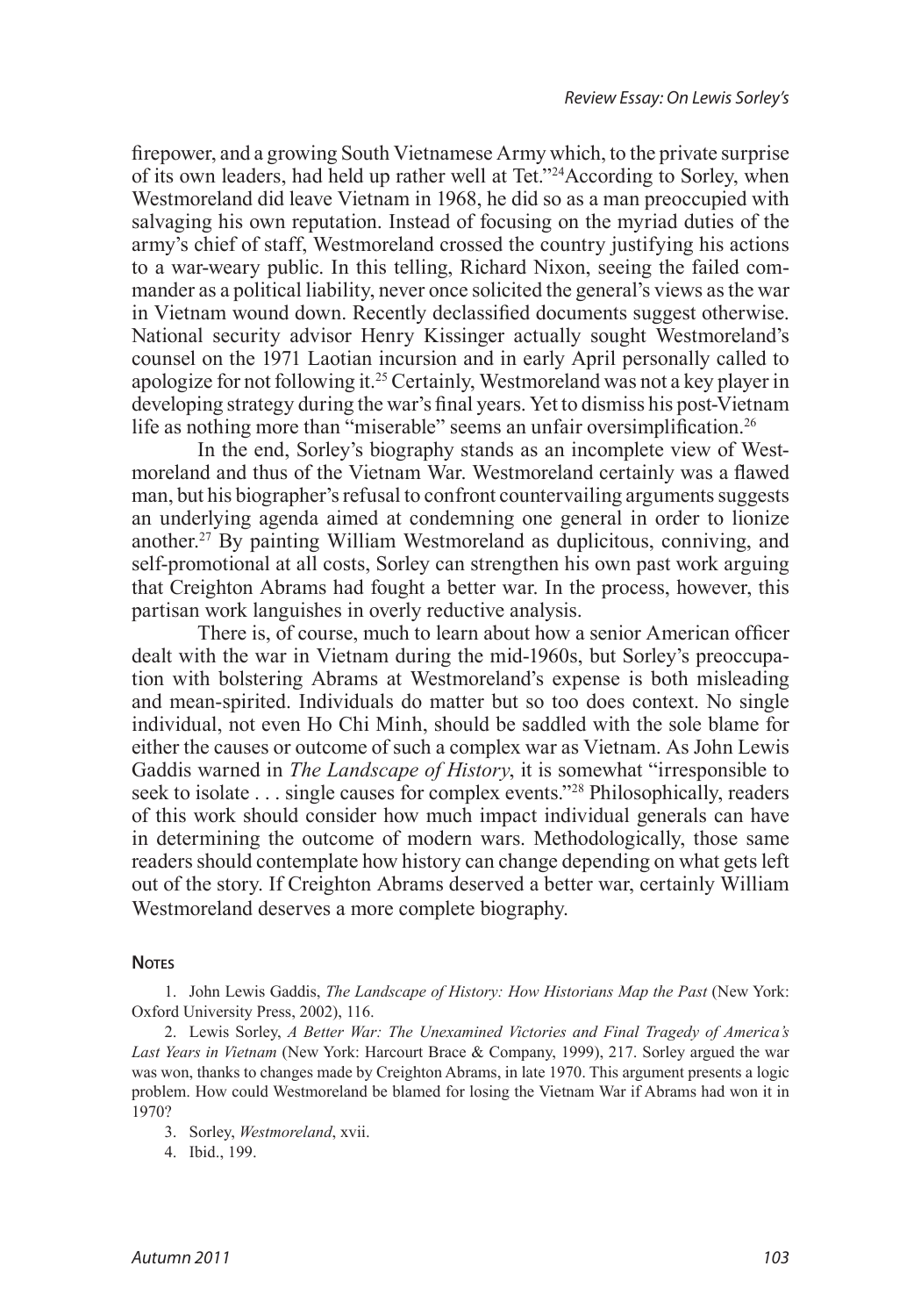5. Colin Gray, *[Fighting Talk: Forty Maxims on War, Peace, and Strategy](#page-3-0)* (Westport, CT: [Praeger, 2007\), 54.](#page-3-0)

<span id="page-7-2"></span><span id="page-7-1"></span><span id="page-7-0"></span>6. Sorley, *[Westmoreland,](#page-3-1)* 53.

7. [Robert McMahon, "Contested Memory: The Vietnam War and American Society,](#page-3-2)  1975-2001," *Diplomatic History* [26, no. 2 \(Spring 2002\): 159-184. Recent American expe](#page-3-2)[riences in Iraq and Afghanistan arguably have colored the memories of Vietnam veterans.](#page-3-2) [McMahon's book addresses the topic of war and memory.](#page-3-2)

8. Bruce Palmer, Jr., *[The 25-Year War: America's Military Role in Vietnam](#page-3-3)* (Lexington: The [University Press of Kentucky, 1984\), 40.](#page-3-3)

<span id="page-7-5"></span><span id="page-7-4"></span><span id="page-7-3"></span>9. [Willard Holbrook Jr. quoted in Sorley, 67](#page-3-4)

10. U. S. Grant Sharp, *[Strategy for Defeat: Vietnam in Retrospect](#page-4-0)* (San Rafael, CA: Presidio [Press, 1978\), 92. On the Joint Chiefs concurring with Westmoreland's concept, see Graham A.](#page-4-0) Cosmas, *[MACV: The Joint Command in the Years of Escalation, 1962-1967](#page-4-0)* (Washington, D.C.: [Center of Military History, 2006\), 250.](#page-4-0)

<span id="page-7-6"></span>11. George Bundy to Lyndon Johnson, 7 February 1965, quoted in David C. Humphrey, Ronald D. Landa, and Louis J. Smith, eds., *Foreign Relations of the United States, 1964-1968, Volume II, Vietnam January-June 1965* [\(Washington, D.C.: US Government Printing Office, 1996\), 179.](#page-4-1)

<span id="page-7-7"></span>12. [Eric Bergerud, "The Village War in Vietnam, 1965-1973," in](#page-4-2) *The Columbia History of the Vietnam War*[, ed. David L. Anderson \(New York: Columbia University Press, 2011\), 278.](#page-4-2) 

13. [Westmoreland to Collins, cable MAC 0117, 7 January 1966,](#page-4-3) *Pacification Overview/ Conclusions Folder*[, Historian's Files, US Army Center of Military History, Ft. McNair, Washington,](#page-4-3)  [D.C.](#page-4-3)

<span id="page-7-11"></span><span id="page-7-10"></span><span id="page-7-9"></span><span id="page-7-8"></span>14. Cosmas, *[MACV: The Joint Command](#page-4-4)*, 140.

15. Douglas S. Blaufarb, *[The Counterinsurgency Era: U.S. Doctrine and Performance, 1950 to](#page-4-5) Present* [\(New York: The Free Press, 1977\), 240; George C. Herring,](#page-4-5) *LBJ and Vietnam: A Different Kind of War* [\(Austin: University of Texas Press, 1994\), 64.](#page-4-5)

16. [On Westmoreland's views, see "Command Emphasis on Revolutionary Development/Civic](#page-4-6) [Action Programs," 22 October 1966, in Robert E. Lester, ed.,](#page-4-6) *The War in Vietnam: The Papers of William C. Westmoreland* [\(Bethesda, MD: University Publications of America, 1993\); text-fiche,](#page-4-6) [Reel 7, Folder 10, 18-29 October 1966; "Strategic Guidelines for 1967 in Vietnam," 14 December](#page-4-6) [1966, Reel 18, Statements Folder, October-December 1966; and U.S. Grant Sharp and William C.](#page-4-6)  Westmoreland, *Report on the War in Vietnam* [\(Washington, D.C.: U.S. Government Printing Office,](#page-4-6)  [1969\), 132.](#page-4-6)

<span id="page-7-12"></span>17. [Lewis S. Sorley III, "The Quiet War: Revolutionary Development,"](#page-4-7) *Military Review* 47, [no. 11 \(November 1967\): 14. Ignored are other pacification experiences, like those from MG Fred](#page-4-7) [C. Weyand, "Winning the People in Hau Nghia Province,"](#page-4-7) *Army* 17, no. 1 (January 1967): 52–55.

<span id="page-7-13"></span>18. [Andrew J. Birtle, "PROVN, Westmoreland, and the Historians: A Reappraisal,"](#page-5-0) *The Journal of Military History* [72, no. 4 \(October 2008\): 1220.](#page-5-0)

<span id="page-7-14"></span>19. John Prados, *[Vietnam: The History of an Unwinnable War, 1945-1975](#page-5-1)* (Lawrence: University [Press of Kansas, 2009\), 217-218. Both Robert McNamara and Walt Rostow knew of the CIA-MACV](#page-5-1) [numbers controversy. Sorley does note that several of Westmoreland's key lieutenants testified](#page-5-1) [against him during the CBS trial.](#page-5-1)

<span id="page-7-17"></span><span id="page-7-16"></span><span id="page-7-15"></span>20. Sorley, *[Westmoreland](#page-5-2)*, 131, 139.

21. Robert K. Brigham, *[ARVN: Life and Death in the South Vietnamese Army](#page-5-3)* (Lawrence: [University Press of Kansas, 2006\), xi.](#page-5-3)

22. James L. Collins, Jr., *[The Development and Training of the South Vietnamese Army, 1950-](#page-5-4) 1972* [\(Washington, D.C.: U.S. Government Printing Office, 2002\), 121.](#page-5-4)

23. [On Hanoi's strategy, see Ang Cheng Guan,](#page-5-5) *The Vietnam War from the Other Side: The Vietnamese Communists' Perspective* [\(New York: Routledge Curzon, 2002\), 120-127 and William J.](#page-5-5) Duiker, *The Communist Road to Power*[, 2d ed. \(Boulder, Co.: Westview Press, 1981, 1996\), 286-287.](#page-5-5)

<span id="page-7-19"></span><span id="page-7-18"></span>24. [Peter Braestrup, "The Abrams Strategy in Vietnam,"](#page-6-4) *The New Leader*, 9 June 1969, 4.